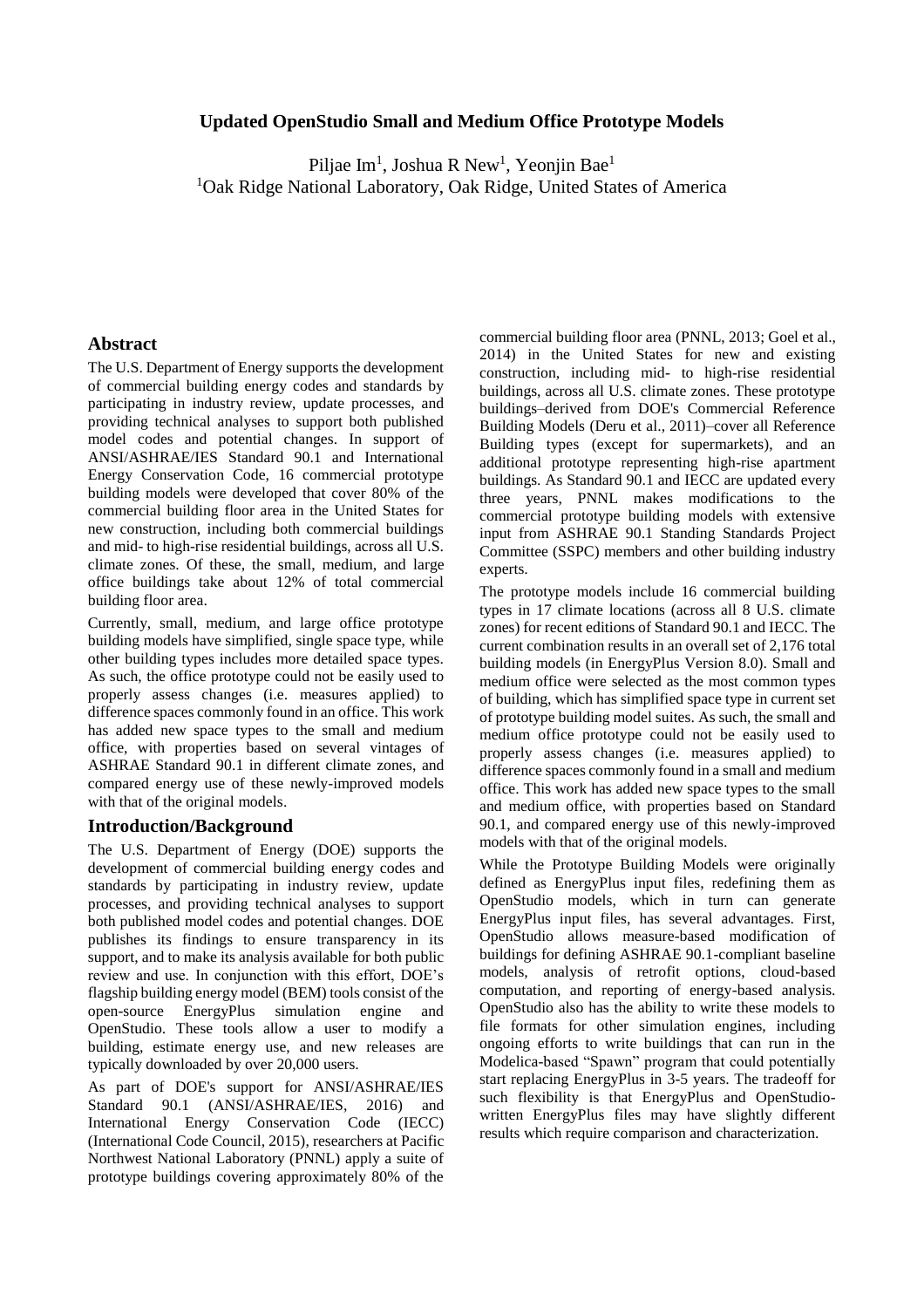#### **Use cases**

The authors are part of a multi-lab team working to incorporate a new set of prototype commercial building models developed in collaboration with the ASHRAE Advanced Energy Simulation Working Group, supporting low-energy building design through Standards 90.1 and 189.1. OpenStudio Standards is a collection of Measures and resources that automate the construction of prototype building models (e.g., office, hospital, primary school) as well as the transformations associated with ASHRAE Standard 90.1 Appendix G "Performance Rating Method", a commonly exercised transformation that supports code compliance, LEED certification, and utility incentive calculations. OpenStudio Server allows vendors and users to combine seed models—either prototypical or specific—with Measures in a large-scale computing environment to quickly and systematically specify and organize large scale analyses such as uncertainty analysis model calibration, design optimization, or stock level measure analysis. The authors outline several of the intended uses that were considered in the definition of the improved small and medium office prototypes:

- **Space Types**
	- o The traditional office models did not support the enhanced detail afforded by additional space types (e.g. offices, conference rooms, restrooms). By adding more detail via space types, building energy modelers gain greater specificity over building attributes.
- **Measures**
	- o Measures specific to individual space types can more accurately quantify energy, demand, or water savings opportunities.
- **HVAC control**
	- o Different space types allow specification of (customizable) occupancy schedules in a way that allows customizable control over HVAC control algorithms. This could include VAV operation with relevant equipment specification and occupancy.
- **Demand response**
	- o The growing interest in demand reduction as part of the value proposition for energy efficiency requires more specific details related to occupancy and equipment to provide ranges on the grid services specific equipment may be able to provide.

# **Methods**

## **Original small and medium office prototype**

The small office building model is a 1-story building with  $511\,\text{m}^2$  (27.7m x 18.4m) of conditioned floor area, as shown in Figure 1. The building has four perimeter zones, and one core zone with perimeter zone depth of 5m. The building has also unconditioned attic space. Window-towall ratio is approximately 24.4% for South and 19.8% for the other tree orientations. The window dimensions for

all facades is 1.8m x 1.5m. The construction of the exterior walls and roof are wood-frame walls, and attic roof with wood joist, respectively. The foundation type is unheated slab-on-grade with 0.2m concrete slab poured directly on to the earth. The building HVAC system is air source heat pump systems with gas furnace as back up. The system is constant volume single zone system, which has one unit per occupied thermal zone. The HVAC system capacity is autosized per design day. The building has thermostat setpoint temperature for 23.9C and 21.1C for cooling and heating, respectively. The thermostat setback setpoint temperature is 29.4C and 15.6C for cooling and heating, respectively

The medium office prototype model is also one of 16 building types for the prototype models. The medium office building model is a 3-story building with 4978.6m<sup>2</sup> (49.9m x 33.3m) of conditioned floor area, as shown in Figure 1. Each floor has four perimeter zones, and one core zone with perimeter zone depth of 4.6m. Windowto-wall ratio is approximately 33%, and the ribbon windows are evenly distributed along four facades. The height of the window is 1.3m. The construction of the exterior walls and roof are steel-frame walls, and built-up roof (i.e., roof membrane + roof insulation + metal decking), respectively. The foundation type is unheated slab-on-grade with 0.2m concrete slab poured directly on to the earth. The building HVAC system is a packaged DX air conditioning unit with gas furnace, and VAV terminal box with electric reheating coil provides conditioned air to each zone. The building has thermostat setpoint temperatures are the same with the small office prototype building. Further details regarding the small and medium office prototype building model can be found in Building Energy Codes Programs (Building Energy Codes Programs, 2019).



*Figure 1. 3D rendering of the original small office (top) and medium office (bottom) prototype building model*

As described earlier, the typical office building contains various space types such as open office, enclosed office,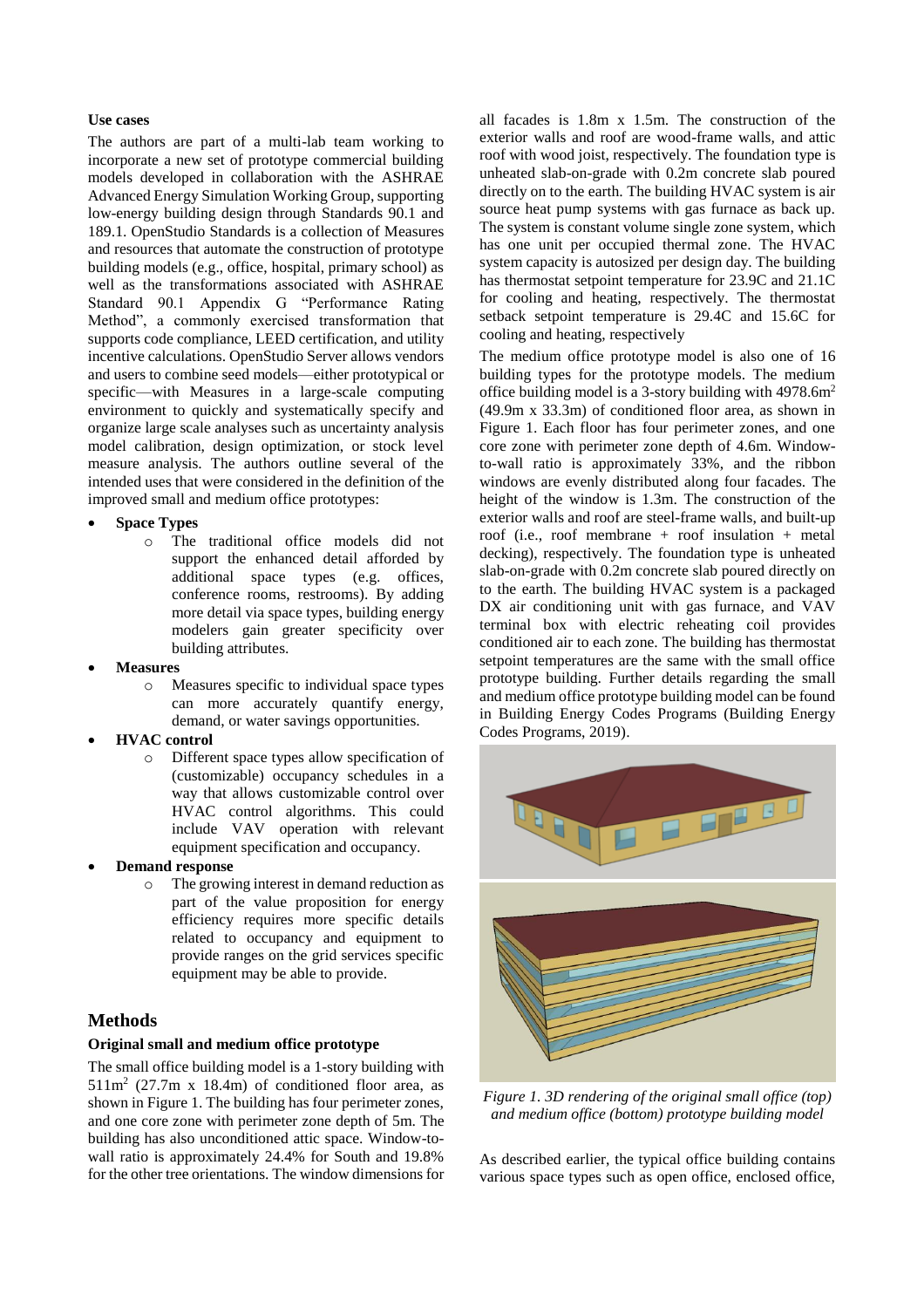conference room, restroom, and corridor, but the existing small and medium office prototype has a uniform space type, which is defined as "office" as shown in Figure 2. As the prototype model has this single space type, the lighting power density, plug load, occupancy, ventilation rate, and their schedules are also uniform throughout the entire building.



*Figure 2. Original office prototype model layout-small office (top) and medium office (bottom)*

### **Update for Space Types**

The original small and medium office prototype was developed based on building characteristics found in National Commercial Construction Characteristics (NC3) database (Richman et al., 2008). Originally, the NC3 data set was developed to help provide answers to questions on current commercial design practices, which are important inputs to analyze regarding commercial building energy consumption. The data set is populated with over 130 possible building characteristics for 340 buildings from across the United States. The building characteristics were extracted from sets of real building plans and specifications acquired from the F.W. DODGE Plans Service Division of McGraw Hill. These represent buildings that were in the bid process during the summer of 2001 through the spring of 2007.

Table 1 shows the detailed space type and area fraction for the small and medium office prototype models, which was originally developed by PNNL based on the data from NC3. The updated OS small and medium office prototype building model follows the space types and their % space areas defined in Table 1. Once space types are assigned for the corresponding space area, typical small and medium office building plans (Chiara et al., 2001; GSA, 2019; GSA, 2012) were reviewed to define the new space allocations to the original office model. In case of medium office model, assigning the spaces to each floor, the following were considered to assign the spaces to each floor:

- 1. All spaces are allocated in the same manner for mid and top floors
- 2. The core zone space is the same for all floors. For the perimeter zone, the bottom floor has a lounge and classroom. Due to the presence of additional spaces for the bottom floor, the open and enclosed office spaces were reorganized accordingly.

In this new small and medium office prototype model, building envelope (i.e., wall, roof, and windows) thermal properties and HVAC system type remain the same with the original medium office prototype building models. The HVAC system capacity will be auto-sized and therefore may be different from the original model. Given one VAV box for each space, the total number of VAV boxes has increased in the new model. The number of AirLoopHVAC (i.e., AHU) remains the same: one for each floor.

| <b>Space</b>                                        | <b>Area Fraction</b>                         |                                                 |  |
|-----------------------------------------------------|----------------------------------------------|-------------------------------------------------|--|
|                                                     | <b>Small Office</b><br>$(511.0 \text{ m}^2)$ | <b>Medium Office</b><br>$(4,979.6 \text{ m}^2)$ |  |
| Office - open plan                                  | 15%                                          | 42.40%                                          |  |
| Office - enclosed                                   | 29%                                          | 18.70%                                          |  |
| Corridor/Transition                                 | 12%                                          | 9.10%                                           |  |
| Conference Meeting/<br>Multipurpose                 | 8%                                           | 5.20%                                           |  |
| Stairway                                            | 3%                                           | 3.70%                                           |  |
| Lobby                                               | 6%                                           | 3.70%                                           |  |
| Restrooms                                           | 4%                                           | 3.60%                                           |  |
| Electrical/Mechanical                               | 2%                                           | 3.00%                                           |  |
| Active storage $< 50 \&$<br>$>1000$ ft <sup>2</sup> | 14%                                          | 5.20%                                           |  |
| Active storage 50-1000 $ft2$                        |                                              | 1.90%                                           |  |
| Lounge/Recreation                                   | 2%                                           | 1.80%                                           |  |
| Dining Area                                         |                                              | 0.90%                                           |  |
| Classroom/Lecture/Training                          |                                              | 0.60%                                           |  |
| Food Preparation <sup>1</sup>                       |                                              | 0.40%                                           |  |

*Table 1. Space types and area fractions for major zones of the updated small and medium office*

*<sup>1</sup>Combined with dining area*

The number of occupants, plug load density  $(W/m^2)$ , lighting power density  $(W/m^2)$ , and ventilation load are varied based on the space type as defined in ASHRAE Standard 90.1 and 62.1. However, the schedules for occupancy, lighting power, and plug loads remain the same with the original model.

Figure 3-4 illustrate the new prototype floor layout for ground floor, and mid/top floors, respectively. Figure 5 shows the 3D rendering of the new prototype office building models.

Once all the building characteristics for the prototype small and medium office buildings were defined, the prototype building model was generated in automated way. An OpenStudio Measure was used to automatically generate the small and medium office prototype building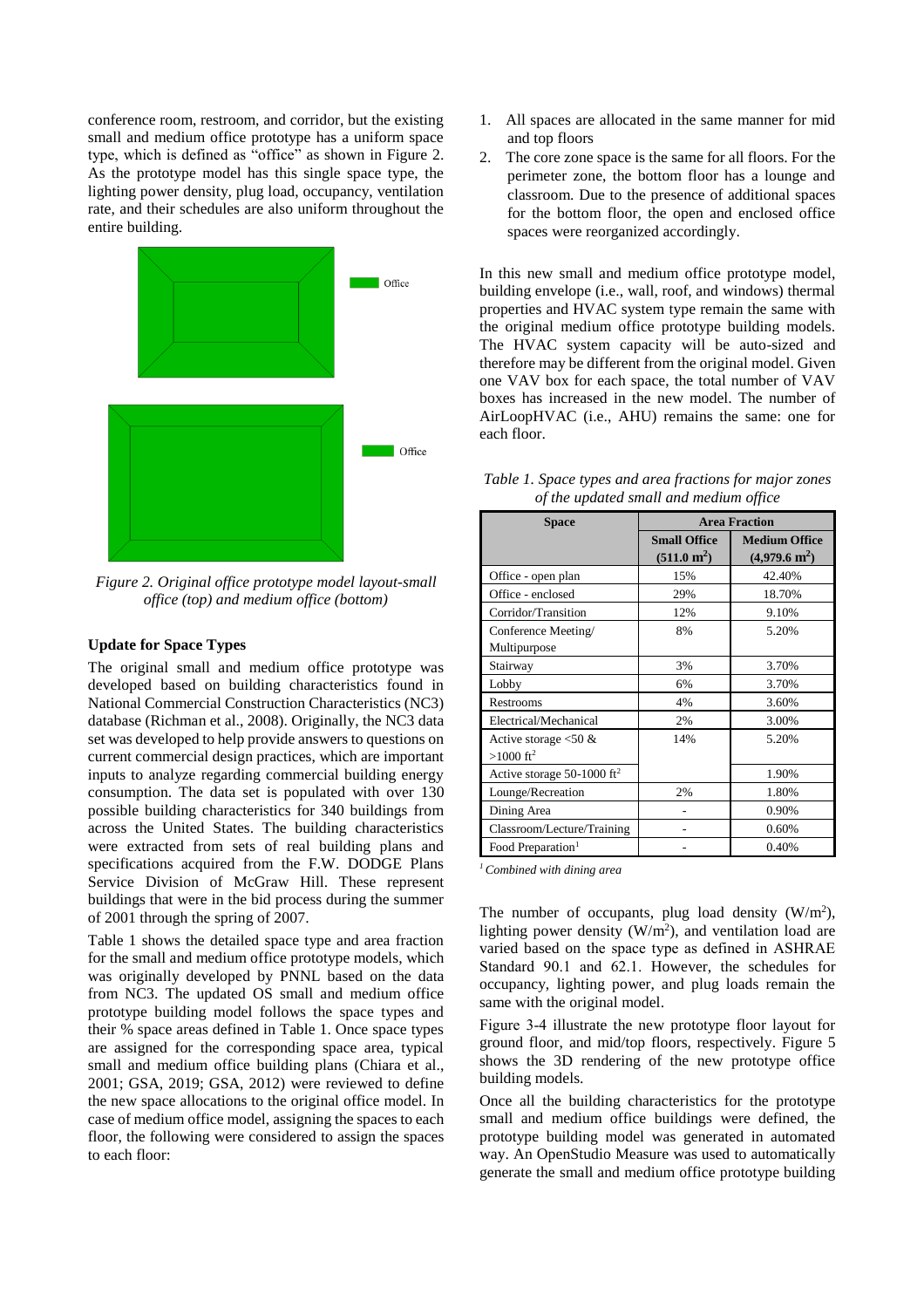for 16 climate locations and 4 building standards (Roth et al., 2016). This measure, OpenStudio-Standards, provides mechanisms to add new building types, and its building characteristics. Additionally, the measure automatically assigns and models all 90.1 building standard requirements. By using an OpenStudio Measure, the OpenStudio-Standards can be used to generate OpenStudio Prototype Buildings using all OpenStudio workflows.



*Figure 3. New small office prototype model layout*



*Figure 4. New medium office prototype model layout – ground floor (top), mid and top floors (bottom)*

# **Results**

### **Input Comparison**

Tables 2 to 5 compare the input values for the original prototype models and the updated models for different vintages of the ASHRAE 90.1 standard. The variables include lighting power, ventilation rate, occupancy, and electrical equipment power per area. As previously mentioned, the original model has a single uniform space type, office, and there is only one input value per each category. The updated model has various space types, and each space type has different input values based on the definitions from the ASHRAE 90.1 and ASHRAE 62.1(ANSI/ASHRAE/IES, 2016).



*Figure 5.* 3D rendering of the new small (top) and medium (bottom) office prototype building models. (bottom) office prototype building models.

The last four rows of each table show the area/occupancy weighted average input value for the new prototype building model and percentage increase compared to the original model. It appears, in general, the average input value for the new model is comparable with the original single input value with less than 10% differences The lighting power is slightly increased whereas the plug load is decreased for all vintages. As a result, it is expected that the effects of lighting and plug load on total building energy consumption is compensated. The ventilation rate introduced to the building is slightly increased (10%  $\sim$ 29%) except for the ventilation rate for 2004 vintage (new 0.91 L/s-m<sup>2</sup> vs. original 0.51 L/s-m<sup>2</sup>) for medium office model, new  $1.07 \text{ L/s-m}^2$  vs. original 0.51 L/s-m<sup>2</sup> for small office model). Due to largely increased ventilation rate in this vintage, it is expected there would be increased cooling and heating energy use, and this is discussed further in next section - output comparison.

### **Output Comparison**

Table 6 and Figure 6 compare the annual total energy use for the original OS small and medium office building and the newly developed OS small and medium office buildings for the selected climate zones and ASHRAE 90.1 standard vintages. The selected regions to compare the results are ASHRAE US climate zone 2A, 3B, 4A, 5A, and 6A. Given the changes in the occupancy density, lighting and plug load, and OA ventilation rates in the new prototype building model, the energy uses for two different models show close agreement. In general, the energy use for the new model is slightly higher than the original.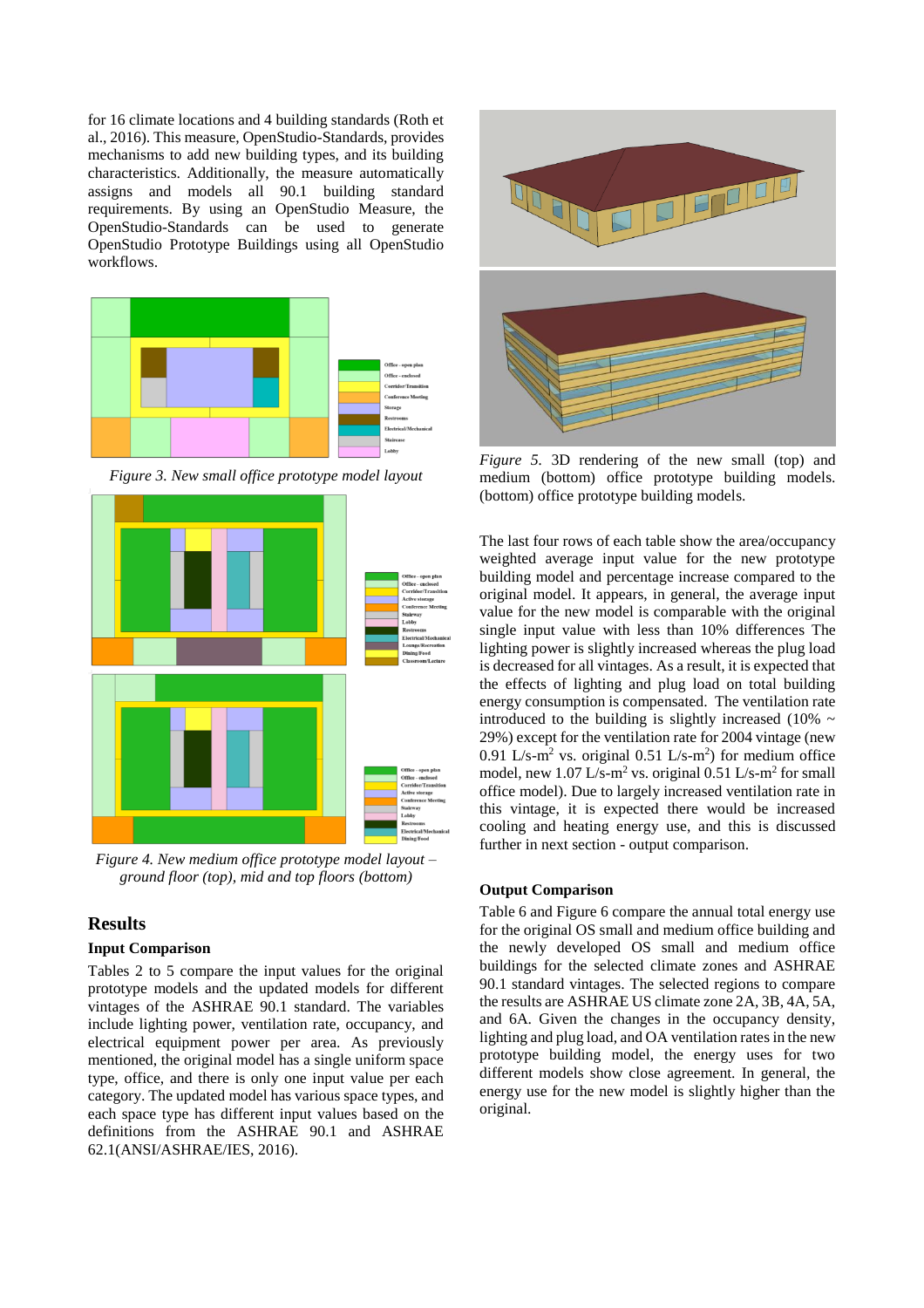| Prototype | Space Type                                | Lighting<br>per Area<br>(W/m <sup>2</sup> ) | per Area<br>$(L/s*m^2)$ | Ventilation Ventilation per<br>Person<br>$(L/s*person)$ | Occupancy<br>per Area<br>$(people/m^2)$ | Electric<br>Equipment<br>per Area<br>$(W/m^2)$ |
|-----------|-------------------------------------------|---------------------------------------------|-------------------------|---------------------------------------------------------|-----------------------------------------|------------------------------------------------|
| Original  | WholeBuilding - Md<br>Office              | 10.76                                       | 0.51                    |                                                         | 0.05                                    | 8.07                                           |
| Original  | WholeBuilding - Small<br>Office           | 10.76                                       | 0.51                    |                                                         | 0.06                                    | 6.78                                           |
|           | Storage                                   | 8.61                                        | 0.76                    |                                                         |                                         |                                                |
|           | Stair                                     | 6.46                                        | 0.25                    |                                                         |                                         |                                                |
|           | Restroom                                  | 9.69                                        | 0.25                    |                                                         |                                         | 2.91                                           |
|           | OpenOffice                                | 11.84                                       | 0.00                    | 9.44                                                    | 0.06                                    | 10.33                                          |
|           | Lobbv <sup>3</sup>                        | 13.99                                       | 0.00                    | 7.08                                                    | 0.11                                    | 2.91                                           |
|           | Elec/MechRoom                             | 16.15                                       | 0.76                    |                                                         |                                         | 2.91                                           |
|           | Corridor                                  | 5.38                                        | 0.25                    |                                                         |                                         | 3.12                                           |
|           | Conference                                | 13.99                                       | 0.00                    | 9.44                                                    | 0.54                                    | 10.76                                          |
|           | ClosedOffice                              | 11.84                                       | 0.00                    | 9.44                                                    | 0.05                                    | 9.36                                           |
| Updated   | Dining                                    | 9.69                                        | 0.00                    | 7.08                                                    | 0.11                                    | 10.76                                          |
|           | Classroom                                 | 15.07                                       | 0.00                    | 8.00                                                    | 0.38                                    | 10.00                                          |
|           | Weighted Average - Md<br>Office           | 11.09                                       | 0.91                    |                                                         | 0.07                                    | 7.64                                           |
|           | Weighted Average -<br><b>Small Office</b> | 10.87                                       | 1.07                    |                                                         | 0.08                                    | 6.46                                           |
|           | Percentage Increase- Md<br>Office [%]     | 3                                           | 80                      |                                                         | 33                                      | $-5$                                           |
|           | Percentage Increase- Sm<br>Office [%]     |                                             | 110                     |                                                         | 31                                      | $-5$                                           |

*Table 2. Lighting, ventilation, occupancy, and elec. equipment per area for ASHRAE 90.1-2004*

| Table 3. Lighting, ventilation, occupancy, and elec. |  |  |
|------------------------------------------------------|--|--|
| equipment per area for ASHRAE 90.1-2007              |  |  |

| Prototype | Space Type                            | Lighting<br>per Area<br>(W/m <sup>2</sup> ) | Ventilation<br>per Area<br>$(L/s*m2)$ | Ventilation per<br>Person<br>$(L/s*person)$ | Occupancy<br>per Area<br>(people/m <sup>2</sup> ) | Electric<br>Equipment<br>per Area<br>(W/m <sup>2</sup> ) |
|-----------|---------------------------------------|---------------------------------------------|---------------------------------------|---------------------------------------------|---------------------------------------------------|----------------------------------------------------------|
| Original  | WholeBuilding - Md<br>Office          | 10.76                                       | 0.46                                  |                                             | 0.05                                              | 8.07                                                     |
| Original  | WholeBuilding - Sm<br>Office          | 10.76                                       | 0.51                                  |                                             | 0.06                                              | 6.78                                                     |
|           | Storage                               | 8.61                                        | 0.61                                  |                                             |                                                   |                                                          |
|           | Stair                                 | 6.46                                        | 0.30                                  |                                             |                                                   |                                                          |
|           | Restroom                              | 9.69                                        | 0.30                                  |                                             |                                                   | 2.91                                                     |
|           | OpenOffice                            | 11.84                                       | 0.30                                  | 2.36                                        | 0.06                                              | 10.33                                                    |
|           | Lobby                                 | 13.99                                       | 0.30                                  | 2.36                                        | 0.11                                              | 2.91                                                     |
|           | Elec/MechRoom                         | 16.15                                       | 0.61                                  |                                             |                                                   | 2.91                                                     |
|           | Corridor                              | 5.38                                        | 0.30                                  |                                             |                                                   | 3.12                                                     |
|           | Conference                            | 13.99                                       | 0.30                                  | 2.36                                        | 0.54                                              | 10.76                                                    |
|           | ClosedOffice                          | 11.84                                       | 0.30                                  | 2.36                                        | 0.05                                              | 9.36                                                     |
| Updated   | Dining                                | 9.69                                        | 0.30                                  | 2.36                                        | 0.11                                              | 10.76                                                    |
|           | Classroom                             | 15.07                                       | 0.61                                  | 4.72                                        | 0.38                                              | 10.00                                                    |
|           | Weighted Average - Md<br>Office       | 11.09                                       | 0.51                                  |                                             | 0.07                                              | 7.64                                                     |
|           | Weighted Average -<br>Small Office    | 10.87                                       | 0.56                                  |                                             | 0.08                                              | 6.46                                                     |
|           | Percentage Increase- Md<br>Office [%] | 3                                           | 11                                    |                                             | 33                                                | $-5$                                                     |
|           | Percentage Increase- Sm<br>Office [%] |                                             | 10                                    |                                             | 31                                                | $-5$                                                     |

*Table 4. Lighting, ventilation, occupancy, and elec. equipment per area for ASHRAE 90.1-2010*

| Prototype | Space Type                            | Lighting<br>per Area<br>(W/m <sup>2</sup> ) | Ventilation<br>per Area<br>$(L/s* m^2)$ | Ventilation per<br>Person<br>$(L/s*person)$ | Occupancy<br>per Area<br>(people/m <sup>2</sup> ) | Electric<br>Equipment<br>per Area<br>(W/m <sup>2</sup> ) |
|-----------|---------------------------------------|---------------------------------------------|-----------------------------------------|---------------------------------------------|---------------------------------------------------|----------------------------------------------------------|
| Original  | WholeBuilding - Md<br>Office          | 9.69                                        | 0.46                                    |                                             | 0.05                                              | 8.07                                                     |
| Original  | WholeBuilding - Sm<br>Office          | 9.69                                        | 0.43                                    |                                             | 0.06                                              | 6.78                                                     |
|           | Storage                               | 6.78                                        | 0.61                                    |                                             |                                                   |                                                          |
|           | Stair                                 | 7.43                                        | 0.30                                    |                                             |                                                   |                                                          |
|           | Restroom                              | 10.55                                       | 0.30                                    |                                             |                                                   | 2.91                                                     |
|           | OpenOffice                            | 10.55                                       | 0.30                                    | 2.36                                        | 0.06                                              | 10.33                                                    |
|           | Lobby                                 | 9.69                                        | 0.30                                    | 2.36                                        | 0.11                                              | 2.91                                                     |
|           | Elec/MechRoom                         | 10.23                                       | 0.61                                    |                                             |                                                   | 2.91                                                     |
|           | Corridor                              | 7.10                                        | 0.30                                    |                                             |                                                   | 3.12                                                     |
|           | Conference                            | 13.24                                       | 0.30                                    | 2.36                                        | 0.54                                              | 10.76                                                    |
|           | <b>ClosedOffice</b>                   | 11.95                                       | 0.30                                    | 2.36                                        | 0.05                                              | 9.36                                                     |
| Updated   | Dining                                | 7.00                                        | 0.30                                    | 2.36                                        | 0.11                                              | 10.76                                                    |
|           | Classroom                             | 13.35                                       | 0.61                                    | 4.72                                        | 0.38                                              | 10.00                                                    |
|           | Weighted Average - Md<br>Office       | 10.23                                       | 0.51                                    |                                             | 0.07                                              | 7.64                                                     |
|           | Weighted Average -<br>Small Office    | 10.12                                       | 0.56                                    |                                             | 0.08                                              | 6.46                                                     |
|           | Percentage Increase- Md<br>Office [%] | 6                                           | 11                                      |                                             | 33                                                | $-5$                                                     |
|           | Percentage Increase- Sm<br>Office [%] | $\overline{4}$                              | 29                                      |                                             | 31                                                | $-5$                                                     |

| Table 5. Lighting, ventilation, occupancy, and elec. |  |
|------------------------------------------------------|--|
| equipment per area for ASHRAE 90.1-2013              |  |

| Prototype | Space Type                            | Lighting<br>per Area<br>(W/m <sup>2</sup> ) | per Area<br>$(L/s* m^2)$ | Ventilation Ventilation per<br>Person<br>$(L/s*person)$ | Occupancy<br>per Area<br>$(\text{people/m}^2)$ | Electric<br>Equipment<br>per Area<br>(W/m <sup>2</sup> ) |
|-----------|---------------------------------------|---------------------------------------------|--------------------------|---------------------------------------------------------|------------------------------------------------|----------------------------------------------------------|
| Original  | WholeBuilding - Sm<br>Office          | 8.83                                        | 0.43                     |                                                         | 0.06                                           | 6.78                                                     |
| Original  | WholeBuilding - Md<br>Office          | 8.83                                        | 0.46                     |                                                         | 0.05                                           | 8.07                                                     |
|           | Storage                               | 6.78                                        | 0.61                     |                                                         |                                                |                                                          |
|           | Stair                                 | 7.43                                        | 0.30                     |                                                         |                                                |                                                          |
|           | Restroom                              | 10.55                                       | 0.30                     |                                                         |                                                | 2.91                                                     |
|           | OpenOffice                            | 10.55                                       | 0.30                     | 2.36                                                    | 0.06                                           | 10.33                                                    |
|           | Lobby                                 | 9.69                                        | 0.30                     | 2.36                                                    | 0.11                                           | 2.91                                                     |
|           | Elec/MechRoom                         | 4.52                                        | 0.61                     |                                                         |                                                | 2.91                                                     |
|           | Corridor                              | 7.10                                        | 0.30                     |                                                         |                                                | 3.12                                                     |
|           | Conference                            | 13.24                                       | 0.30                     | 2.36                                                    | 0.54                                           | 10.76                                                    |
|           | ClosedOffice                          | 11.95                                       | 0.30                     | 2.36                                                    | 0.05                                           | 9.36                                                     |
| Updated   | Dining                                | 7.00                                        | 0.30                     | 2.36                                                    | 0.11                                           | 10.76                                                    |
|           | <b>Classroom</b>                      | 13.35                                       | 0.61                     | 4.72                                                    | 0.38                                           | 10.00                                                    |
|           | Weighted Average - Md<br>Office       | 10.01                                       | 0.51                     |                                                         | 0.07                                           | 7.64                                                     |
|           | Weighted Average -<br>Small Office    | 10.01                                       | 0.56                     |                                                         | 0.08                                           | 6.46                                                     |
|           | Percentage Increase- Md<br>Office [%] | 13                                          | 18                       |                                                         | 19                                             | 13                                                       |
|           | Percentage Increase- Sm<br>Office [%] | 13                                          | 22                       |                                                         | 47                                             | $-20$                                                    |

As discussed previously, the new models for ASHRAE 90.1-2004 show higher energy use than the original model in case of small and medium office building. This is mainly caused by increased OA ventilation loads compared to the original model. The increased ventilation loads results in increased heating and cooling energy use and the results shows a trend of regional impact. The percent difference between the two models ranges from 5- 20% (5-10% if the 2004 vintage outlier is excluded) for medium office buildings, and 0 to 10% for small office buildings (0-8% if the 2004 vintage outlier is excluded) and this difference is somewhat significant in cold and hot climate such as 2A and 6A in general.

# **Discussion**

In this new prototype model development, there was no attempt to match the energy use for the new prototype building models to the energy use of the original building models. Since the new model has more space types and associated space attributes, the energy use for the new model should be expected to be different. However, we perform an energy use comparison analysis between the new and original prototype building models to ensure reasonable trends and patterns in comparing the small and medium office across climate zones and for different vintages (i.e., 2004, 2007, 2010, and 2013) of the ASHRAE 90.1 standard.

Current discrepancies in energy use are mainly due to more space types and space specific lighting, plug power densities, ventilation rates. In addition, the number of HVAC system units and VAV boxes are increased (and individual system capacities were reduced) as more number of thermal zones were modelled, which would impact to the cooling and heating end energy use.

This paper is mainly focused on U.S. typical office buildings as the main objective of this work is to update the current U.S. office prototype building models with various space types, so that users can have more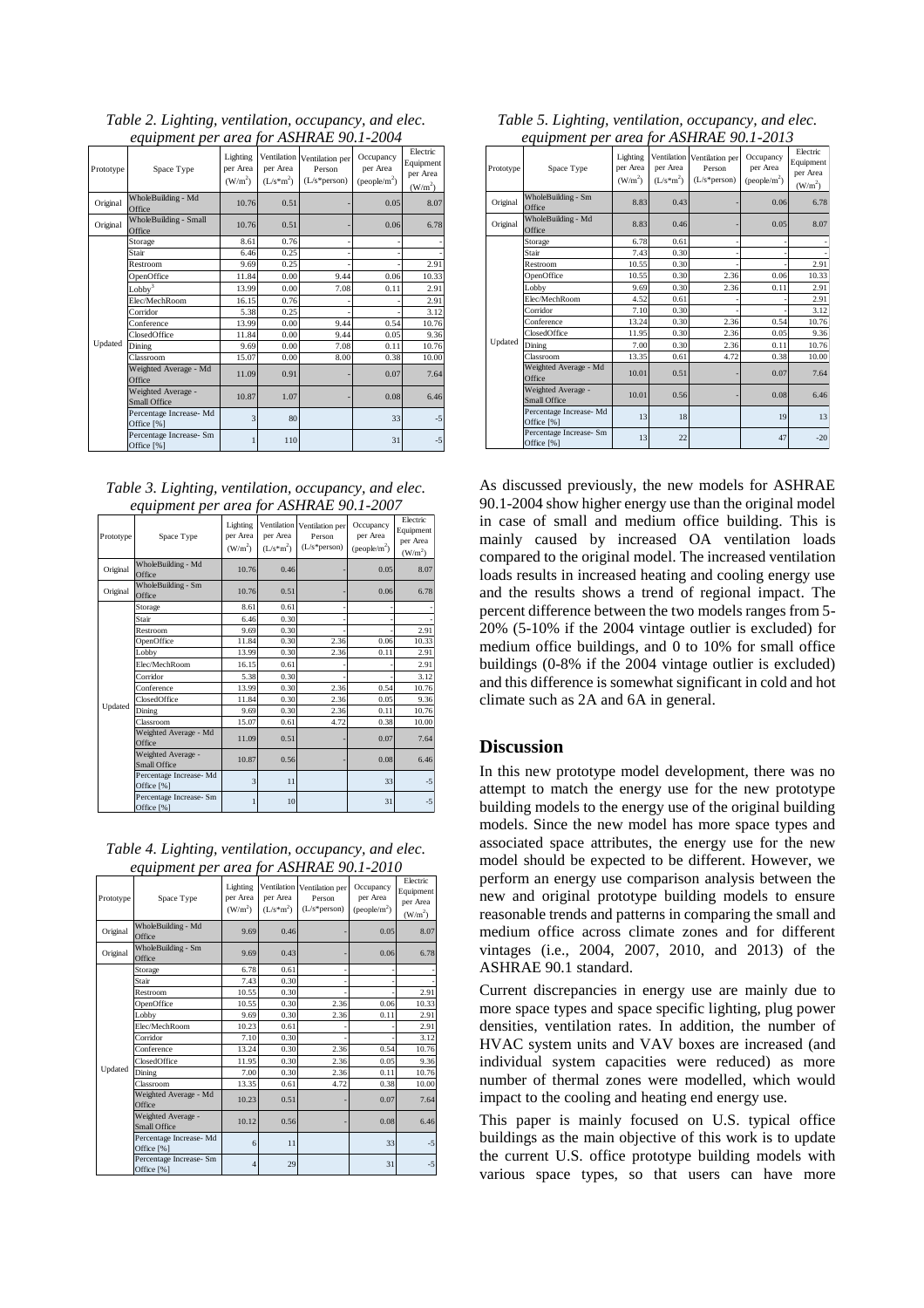flexibility in modeling in many use cases. However, authors believe that the same methodology can be similarly applied to other countries to develop a new prototype office building models with their own energy code.

| Table 6. Annual energy use comparison between the   |
|-----------------------------------------------------|
| original and new OS prototype small office building |
| (top) and medium office building (bottom).          |

| <b>Template</b> | <b>Climate Zone</b> | <b>Original OS Prototype Model</b><br><b>Total Annual Energy Use</b><br>(GJ) | <b>New OS Prototype Model</b><br><b>Total Annual Energy Use</b><br>(GJ) | <b>Percent Differences</b><br>(%) |
|-----------------|---------------------|------------------------------------------------------------------------------|-------------------------------------------------------------------------|-----------------------------------|
| 90.1-2004       | 2A                  | 238.35                                                                       | 241.9                                                                   | 1%                                |
|                 | 3B                  | 230.88                                                                       | 233.86                                                                  | 1%                                |
|                 | 4A                  | 237                                                                          | 251.42                                                                  | 6%                                |
|                 | 5A                  | 257.55                                                                       | 279.74                                                                  | 9%                                |
|                 | 6A                  | 264.45                                                                       | 291.52                                                                  | 10%                               |
| 90.1-2007       | 2A                  | 229.6                                                                        | 229.2                                                                   | 0%                                |
|                 | 3B                  | 221.74                                                                       | 222.33                                                                  | 0%                                |
|                 | 4A                  | 229.88                                                                       | 234.44                                                                  | 2%                                |
|                 | <b>5A</b>           | 244.06                                                                       | 250.93                                                                  | 3%                                |
|                 | <b>6A</b>           | 249.86                                                                       | 256.76                                                                  | 3%                                |
| 90.1-2010       | 2A                  | 205.29                                                                       | 209.37                                                                  | 2%                                |
|                 | 3B                  | 199.22                                                                       | 203.59                                                                  | 2%                                |
|                 | 4A                  | 205                                                                          | 213.52                                                                  | 4%                                |
|                 | 5A                  | 217.68                                                                       | 229.47                                                                  | 5%                                |
|                 | 6A                  | 222.55                                                                       | 235.35                                                                  | 6%                                |
| 90.1-2013       | 2A                  | 174.17                                                                       | 177.66                                                                  | 2%                                |
|                 | 3B                  | 170.51                                                                       | 174.54                                                                  | 2%                                |
|                 | 4A                  | 174.55                                                                       | 184.13                                                                  | 5%                                |
|                 | <b>5A</b>           | 187.03                                                                       | 200.41                                                                  | 7%                                |
|                 | <b>6A</b>           | 194.01                                                                       | 209.08                                                                  | 8%                                |

| <b>Template</b> | <b>Climate Zone</b> | <b>Original OS Prototype Model</b><br><b>Total Annual Energy Use</b><br>(GJ) | <b>New OS Prototype Model</b><br><b>Total Annual Energy Use</b><br>(GJ) | <b>Percent Differences</b><br>(%) |
|-----------------|---------------------|------------------------------------------------------------------------------|-------------------------------------------------------------------------|-----------------------------------|
| 90.1-2004       | 2A                  | 2,889                                                                        | 3,375                                                                   | 17%                               |
|                 | 3B                  | 2,526                                                                        | 2,844                                                                   | 13%                               |
|                 | 4A                  | 2.849                                                                        | 3,345                                                                   | 17%                               |
|                 | 5A                  | 3,138                                                                        | 3,741                                                                   | 19%                               |
|                 | 6A                  | 3,211                                                                        | 3,862                                                                   | 20%                               |
| 90.1-2007       | 2A                  | 2,768                                                                        | 2,987                                                                   | 8%                                |
|                 | 3B                  | 2,403                                                                        | 2,557                                                                   | 6%                                |
|                 | 4A                  | 2,634                                                                        | 2,814                                                                   | 7%                                |
|                 | <b>5A</b>           | 2.882                                                                        | 3,079                                                                   | 7%                                |
|                 | <b>6A</b>           | 2.928                                                                        | 3,130                                                                   | 7%                                |
| 90.1-2010       | 2A                  | 2,229                                                                        | 2,442                                                                   | 10%                               |
|                 | 3B                  | 1,915                                                                        | 2.022                                                                   | 6%                                |
|                 | 4A                  | 2,021                                                                        | 2,162                                                                   | 7%                                |
|                 | 5A                  | 2,215                                                                        | 2,382                                                                   | 8%                                |
|                 | 6A                  | 2,238                                                                        | 2,416                                                                   | 8%                                |
| 90.1-2013       | 2A                  | 1,891                                                                        | 2,062                                                                   | 9%                                |
|                 | 3B                  | 1,753                                                                        | 1,843                                                                   | 5%                                |
|                 | 4A                  | 1,861                                                                        | 1,993                                                                   | 7%                                |
|                 | <b>5A</b>           | 2,033                                                                        | 2,192                                                                   | 8%                                |
|                 | <b>6A</b>           | 2,049                                                                        | 2,226                                                                   | 9%                                |

# **Conclusion**

This paper discussed the updated the small and medium office prototype models with inclusion of new space types based on definitions in existing standards. Given the different space types and layout, the simulated energy use for the updated models show relatively close agreements with the use of the original office models except ASHRAE 90.1-2004 version. With the updated large office model (not discussed in this paper), all three office models with detailed spaces types will be provided in OpenStudio as measures, which will be compatible with all future versions of EnergyPlus as well. The updated models are expected to provide more flexibility in modeling occupancy behaviour per space types, and detailed analysis of retrofit solutions, HVAC system design and operation, as well as grid demand response study.



*Figure 6. Annual energy use comparison between the original and new OS prototype small office building (top) and medium office building (bottom).*

# **Acknowledgement**

This material is based upon work supported by the U.S. Department of Energy, Office of Science, and Building Technologies Office. This research used resources of the Oak Ridge National Laboratory Building Technologies Research and Integration (BTRIC), which is a DOE Office of Science User Facility. This work was funded by field work proposal CEBT105 under DOE Building Technology Office Activity Numbers BT0302000 and BT0305000. This manuscript has been authored by UT-Battelle, LLC, under Contract Number DEAC05- 00OR22725 with DOE. The United States Government retains and the publisher, by accepting the article for publication, acknowledges that the United States Government retains a non-exclusive, paid-up,

irrevocable, world-wide license to publish or reproduce the published form of this manuscript, or allow others to do so, for United States Government purposes.

# **References**

- ANSI/ASHRAE/IES Standard 62.1-2016 (2016). "Ventilation for Acceptable Indoor Air Quality" Goel, S., Athalye, R., Wang, W., Zhang J., Rosenberg, M., Xie, Y., Hart, R., Mendon, V. 2014. "Enhancements to ASHRAE Standard 90.1 Prototype Building Models," PNNL-23269. Available WWW: https://www.energycodes.gov/sites/default/files/docu ments/PrototypeModelEnhancements\_2014\_0.pdf
- ANSI/ASHRAE/IES Standard 90.1-2016 (2016). Energy Standard for Buildings Except Low-Rise Residential Buildings." Available WWW: